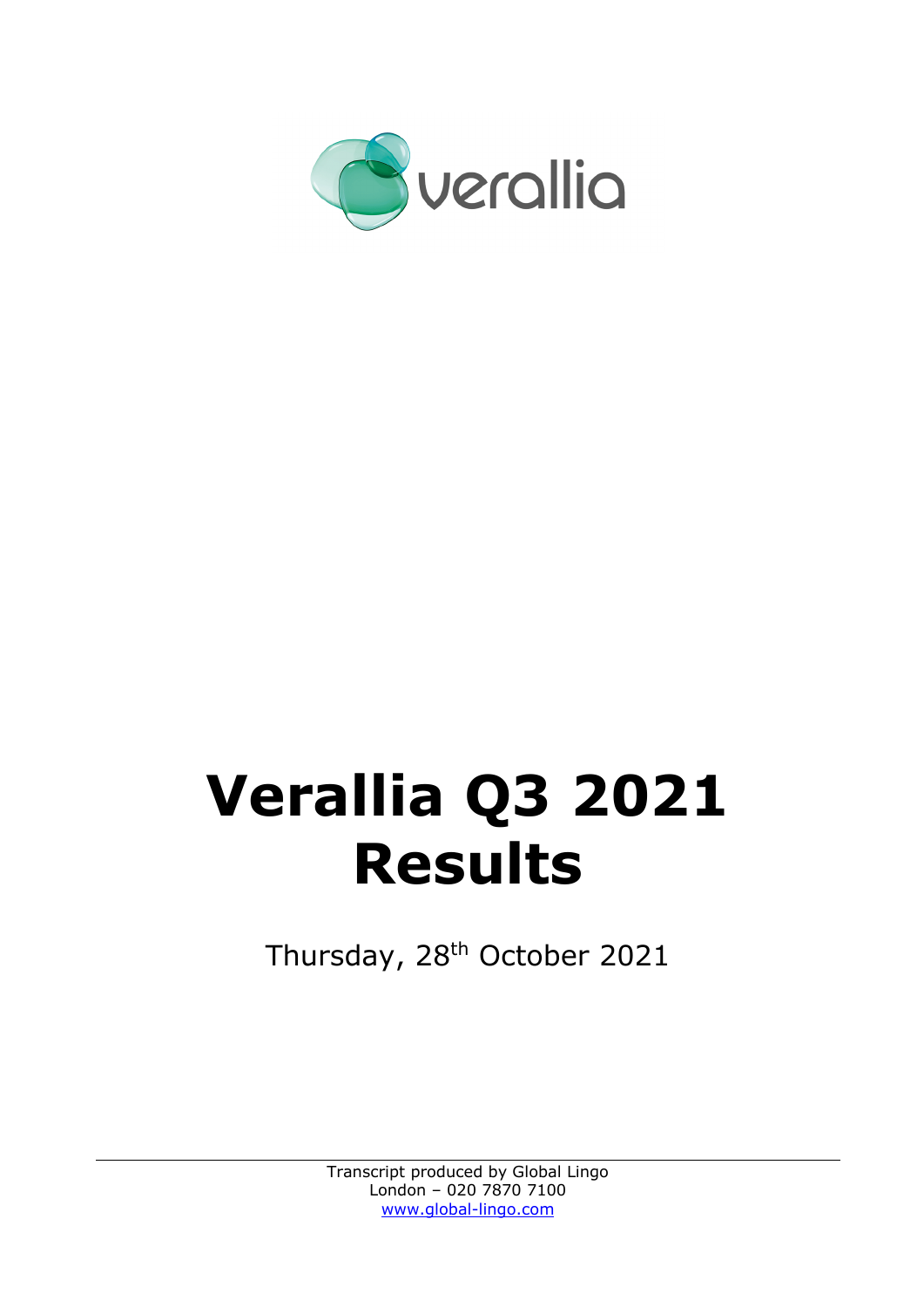# **Introduction & Key Highlights**

Michel Giannuzzi CEO, Verallia

#### **A global leader in glass packaging**

Thank you very much. Good morning, everyone, and thank you very much for attending this call on our first nine months of 2021 results. Let us start first with just a quick reminder about Verallia Group.

Verallia, as you know, is a global leader in the glass packaging industry. We are number one in Europe, and Europe represented last year 90% of Verallia's sales. We are number two in Latin America, that represented 10% of our sales last year. We are number three by size in the world.

If you see on the left-hand side of the chart, we address all end market segments in a quite balanced way, although, we have a strong focus on the wine and sparkling wine business due to our historical strong presence in the three largest wine producing countries in the world, namely, Italy, France and Spain, but we address all end segments of the markets which is providing a balanced and diversified end market exposure.

If we look at our footprint, we are present in 11 different countries with 32 glass production plants. We also have nine cullet recycling centres. The cullet is the used glass that is being recycled in our furnaces. We have three decoration plants also that are enabling us to provide additional services to our customers, and we employ around 10,000 people in 11 different countries. This is a mass production industry. As you can see, we produce 16 billion bottles and jars every year.

So last but not least, you see on the top right-hand corner of the chart our 2021 guidance, which we have confirmed during this press release today. It is about achieving €2.6 billion of sales with volumes back in line with 2019 levels. And we are targeting an adjusted EBITDA of around €675 million.

#### **Our beliefs drive the way we do business**

Now moving to the key highlights of the quarter, I think the most important thing of the quarter was the Capital Markets Day that we held on  $7<sup>th</sup>$  October, which I will summarise in a few slides for some of you who did not look at it, although, the full presentation is available on our website.

I think what is interesting to start with is how we run this business and our beliefs in what is good for Verallia and all the stakeholders around the company. We strongly believe that our corporate purpose, which you know is re-imagine glass for a sustainable future, should drive our strategy. This is taking into account very seriously our environmental and social responsibility.

We also strongly believe that we should deliver a sustainable and profitable growth, and this is the only way to benefit to all stakeholders, I mean, customers, employees and shareholders. We believe in our organisational model, which is lean, agile and decentralised, to be close to our customers and we empower our teams to best serve our customers.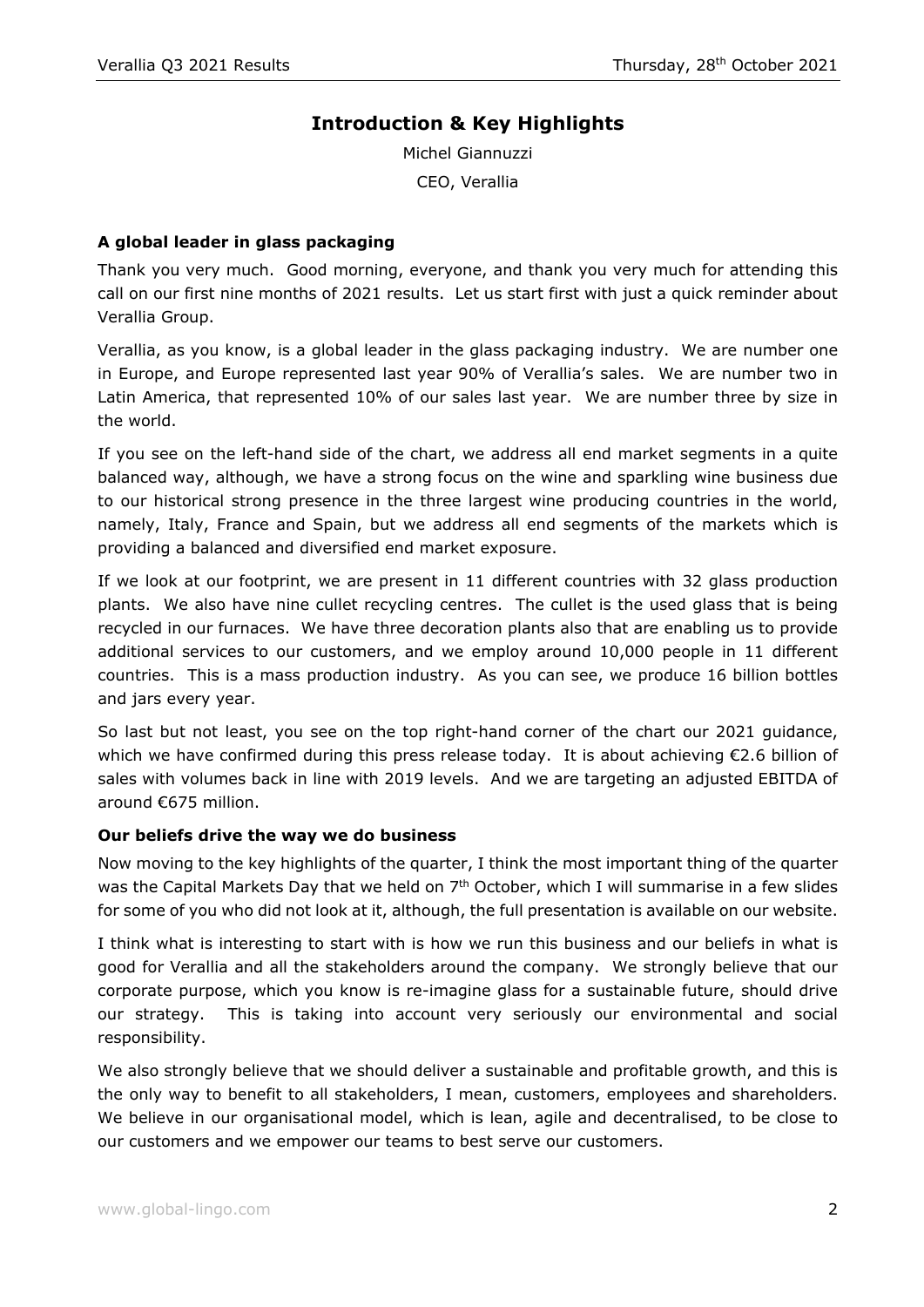Very important is our operational excellence focus that is helping create value and we believe that this is more important than size and this is shaping our straightforward and very focused strategy.

Last but not least, we strongly also believe in the alignment between all stakeholders and the coherence of what we do starting with our corporate purpose but including our strategy and action plans. And this is key to our success.

As a consequence of all these things, we are investors and we run this company in a long-term view as long-term owners. And finally, as you know, we see a very cash generative business. We aim at returning excess cash to our shareholders through dividend increase and share buybacks.

### **CO2 emissions reduction**

Now very importantly, as I said, we have communicated in January this year our ambition to be in line with the COP 21 objectives, which is to limit global warming well below 2 degrees C and this objective in January has been validated by Science Based Targets Initiative. This translated into our commitment to reduce our CO2 emissions for Scope 1 and Scope 2 by 27.5% in 2030 compared to 2019.

This was clearly detailed in a very strong and a precise roadmap that has been presented in January, which is also available on our website. This is basically focusing on three main levers: the shift of raw material mix and to have less carbonated raw materials, including a strong increase of cullet use. The second lever is to reduce our energy consumptions in our operations through mostly technical innovations and investments. The third lever was to increase the share of renewable energy.

Based on the fact that the deterioration of the climate is evident lastly by the report of the IPCC in August this year, we decided in October, during the Capital Markets Day, to raise our ambition to a new level of reducing and limiting the global warming to only 1.5 degree C. This is a significant step-up in our ambition, which will mean for Verallia to reduce our CO2 emissions by 46% in 2030 compared to 2019.

We will keep our Scope 3 emissions also below 40% of total emissions, which means more or less the same level of reduction for our Scope 3 emissions around 45% reduction for the Scope 3 emissions. More longer term, we believe that we should be able to achieve net zero impact on the CO2 by 2050.

The difference between the initial objectives of January and the new target of October is based on the fact that in January our roadmap was only taking into account existing technologies and known action plans and defined action plans to reach these 27.5% reduction. The new ambition to limit our global warming to only 1.5 degree C is taking into account future technologies that in the decade should be made available, namely, things like the better use of hydrogen, for example, like the new furnace of the future that this country being developed in construction with other industrial glass-making companies at European level, with also stronger share of renewable energies. All this is included in our new ambition action plan. Of course, there is quite a lot of work still to do to have a very precise roadmap on this topic.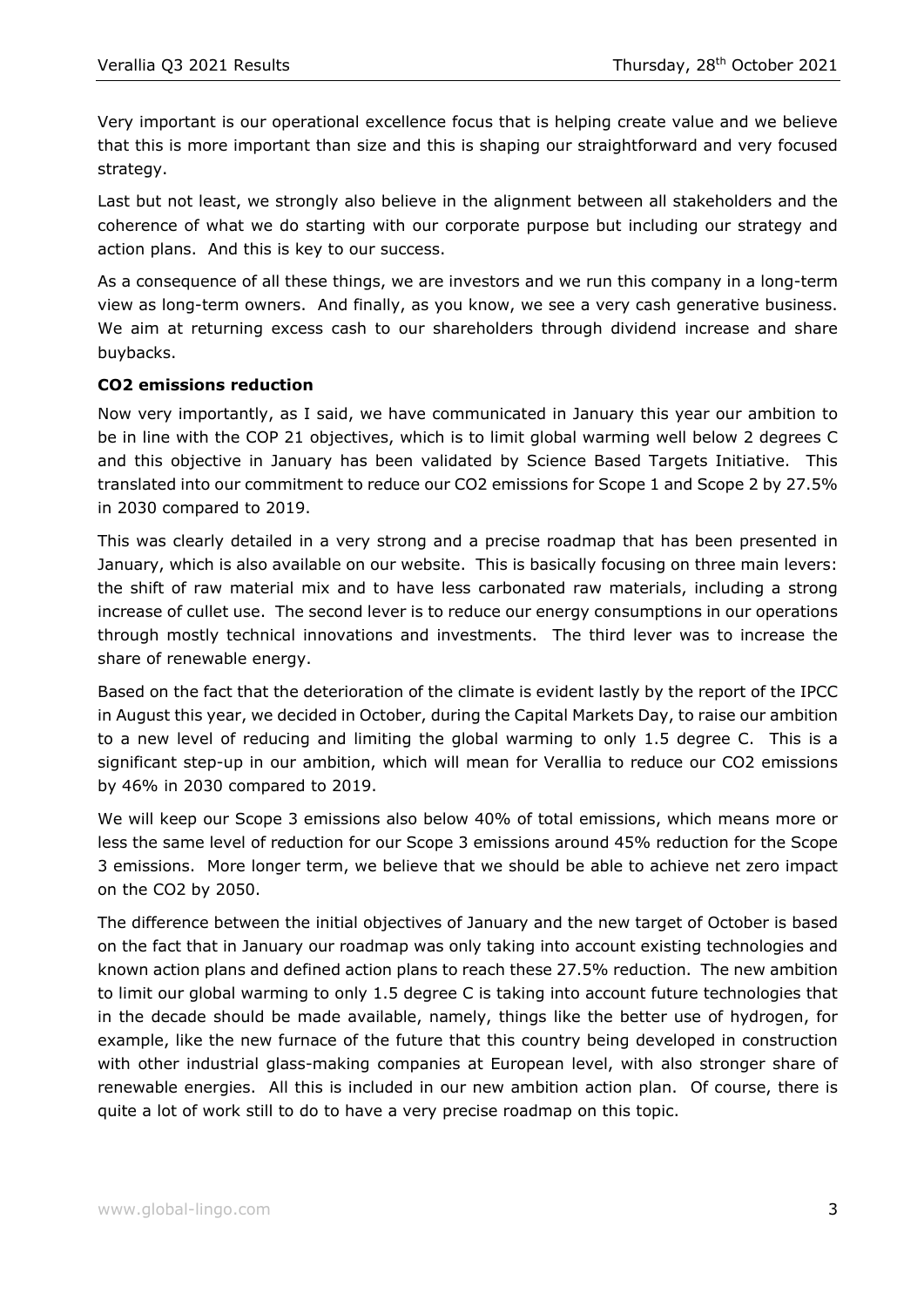### **Our four strategic priorities**

The strategy that we also presented during the Capital Markets Day has not very much changed since the IPO two years ago. By the way, I should have started by reminding you that the reason for this Capital Markets Day in October is because we achieved one year in advance the mid-term objectives that we set at the time of the IPO.

We are not changing a winning strategy, which is basically based on four pillars. The first pillar is to pursue a disciplined growth, and this includes strategic investments, both for decarbonating our industry and to potentially acquire new companies and extend our perimeter. The second pillar is to keep increasing our operational excellence as we have done in the last few years.

The third pillar is to keep investing wisely for a sustainable future. I remind you that on average for the last five years, we've invested 9.8% of our sales in capital investments in the company. And the fourth pillar is to keep developing a strong entrepreneurial culture in our company. And all this is aiming at developing a profitable inclusive and durable growth.

#### **Mid-term financial guidance (2022-2023-2024)**

Now, financially how does it translate into new mid-term objectives? First of all, the organic growth sales that we are targeting for the next three years will be between 4% to 6% organic growth per annum. Half of it will be coming from volume and the other half from price and mix. This is assuming that inflation, which is expected to be strong next year, will start slowing down in 2023 and after.

We are targeting, at the end of the period in 2024, to reach between 28-30% EBITDA margin. This will be achieved through a positive price and cost spread, which you know is one of an important pillar in our strategy and also through the second very important pillar, which is achieving every year at least 2% of reduction of our production cash cost, which is generating €35 million improvement on our EBITDA every year.

The third objective is on cash flow. You know this is a very cash-generative business, and we expect to reach around €900 million of cumulative cash over the next three years. This is despite strong investments that will be around 10% of our sales during the period. That includes the CO2 related CapEx and also three new furnaces, one per year that we are going to build during the period, two in Latin America in Brazil and one in Italy by 2024.

As a consequence of these strong improvements, the earnings per share should reach around €3 in 2024, excluding the PPA from the Saint-Gobain divestiture. This is based on effective tax rate of around 27% and a cost of financing pre-tax which is around 2%.

Last but not least, the shareholder return policy is also very clear. We expect to grow our dividend per share around 10% per annum in line with the net income growth, which will be more than 10% every year. Potentially if we have excess cash, as I explained before, we will consider accretive share buybacks.

#### **Key financial highlights for the first nine months 2021**

This being said, let us now focus on the financial results and the highlights of the first nine months. The revenue for the first nine months increased 3.4% but it means in reality a 5.8% organic growth.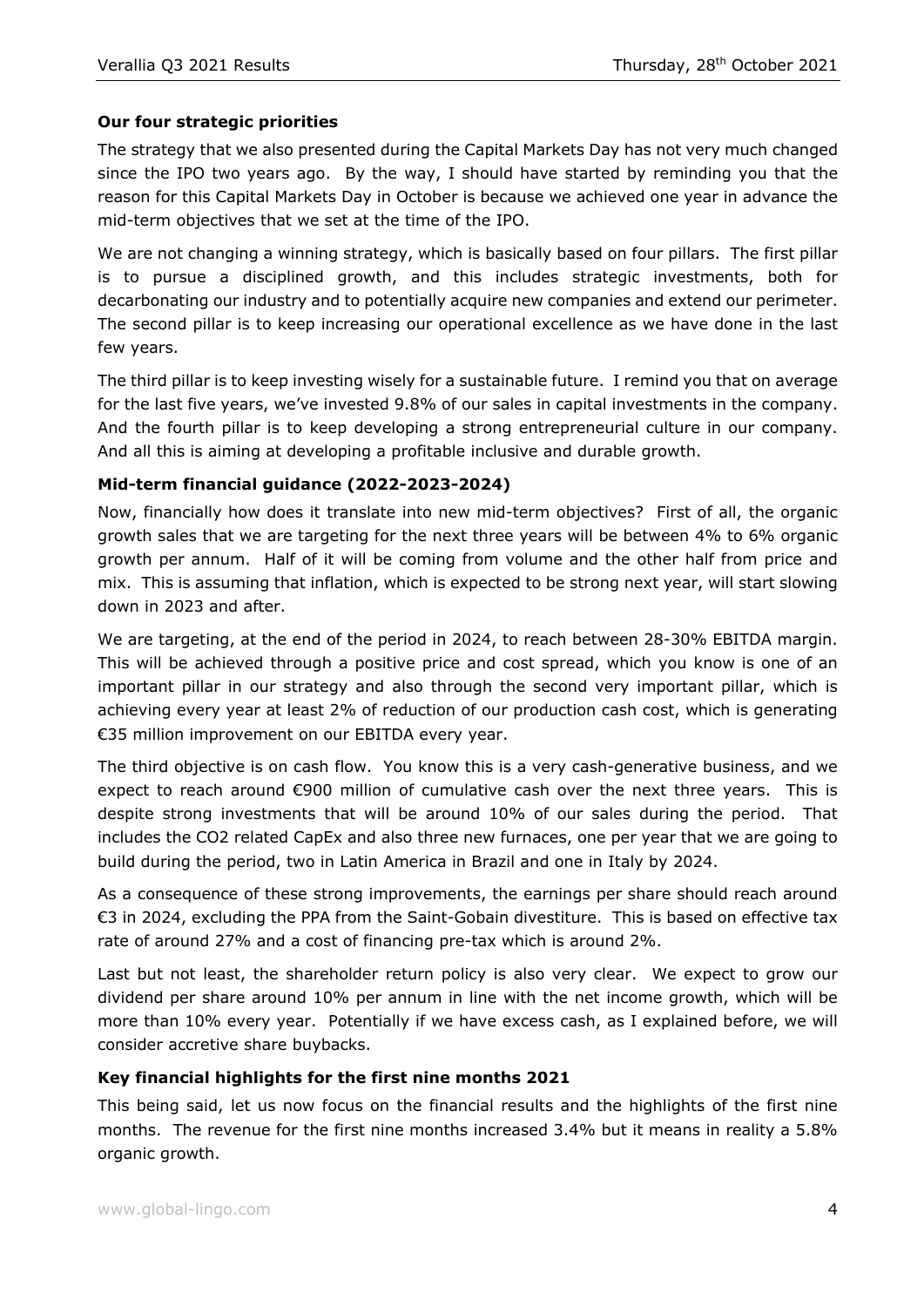Our Q3 revenue grew 2%, and this also was a 2.1% organic growth, which I remind you is a strong performance, given the fact that in Q3 last year we had an 8.9% increase compared to 2019. So we are comparing our sales with a very strong and very difficult base of 2020 and we are pleased to report a good organic growth in the quarter.

The adjusted EBITDA improved to  $\epsilon$ 528 million for the first nine months, which is 11.2% increase. Our margin reached 26.1% compared to 24.3% last year for the same period. We kept deleveraging the company with a reduction of our net debt, which now is reaching a leverage of 1.8 times in the last 12 months adjusted EBITDA compared to 2.2 at the end of September last year. This includes despite the dividend that was around  $\epsilon$ 114 million this year and the share buyback that we did also two times this year, which was around  $\epsilon$ 109 million altogether.

As we anticipated and as we communicated before, during the first nine months of the year, we have reached the same level or effectively above 2019 levels in terms of volumes and revenue.

So this introduction has been made, I will now hand over to Nathalie Delbreuve, the Group CFO. She would present to you in more detail the financial results.

## **9M 2021 Financial Results**

Nathalie Delbreuve

CFO, Verallia

#### **Organic growth in Q3 despite high comparison basis**

Thank you very much, Michel, and good morning to you all. So let us walk through the yearto-date September results. So we have an organic growth indeed of 5.8% that I will present to you in this usual bridge from our nine months 2020 to nine months 2021. We have seen growing volumes over these nine months. And as Michel said, this is despite a very strong comparative basis, especially in the third quarter 2020; if you remember after a second quarter in 2020 with the first lockdown, we have seen a decrease in sales, we had seen a very strong rebound last year. The fact that we have a positive organic growth in Q3 now with this comparison basis high is very good. We see, as we anticipated, that we are now back to 2019 levels, that is pre-COVID volumes.

The price-mix is positive with €78.3 million significantly positive contributing to our growth. Sales prices are flat in Europe. In Latin America, they followed a cost inflation, so they are increasing, and we still have a strong contribution from the mix at Group level.

Now the exchange rates are contributing negatively but this impact is mostly stemming from H1. It is pretty neutral in the third quarter. If we comment shortly by region; in Southern Western Europe, the sales are up over the nine months with some slight slowdown in the third quarter but really due to the high comparisons, so volumes are still strong and market is dynamic. In Northern Eastern Europe, we have presented to you in the first half year a reduction in sales but with improvements in the second quarter and we see now indeed that the third quarter is showing growth versus previous year and so improvement. And in Latin America, continues strong momentum. In all the countries, the market is still in growth dynamic.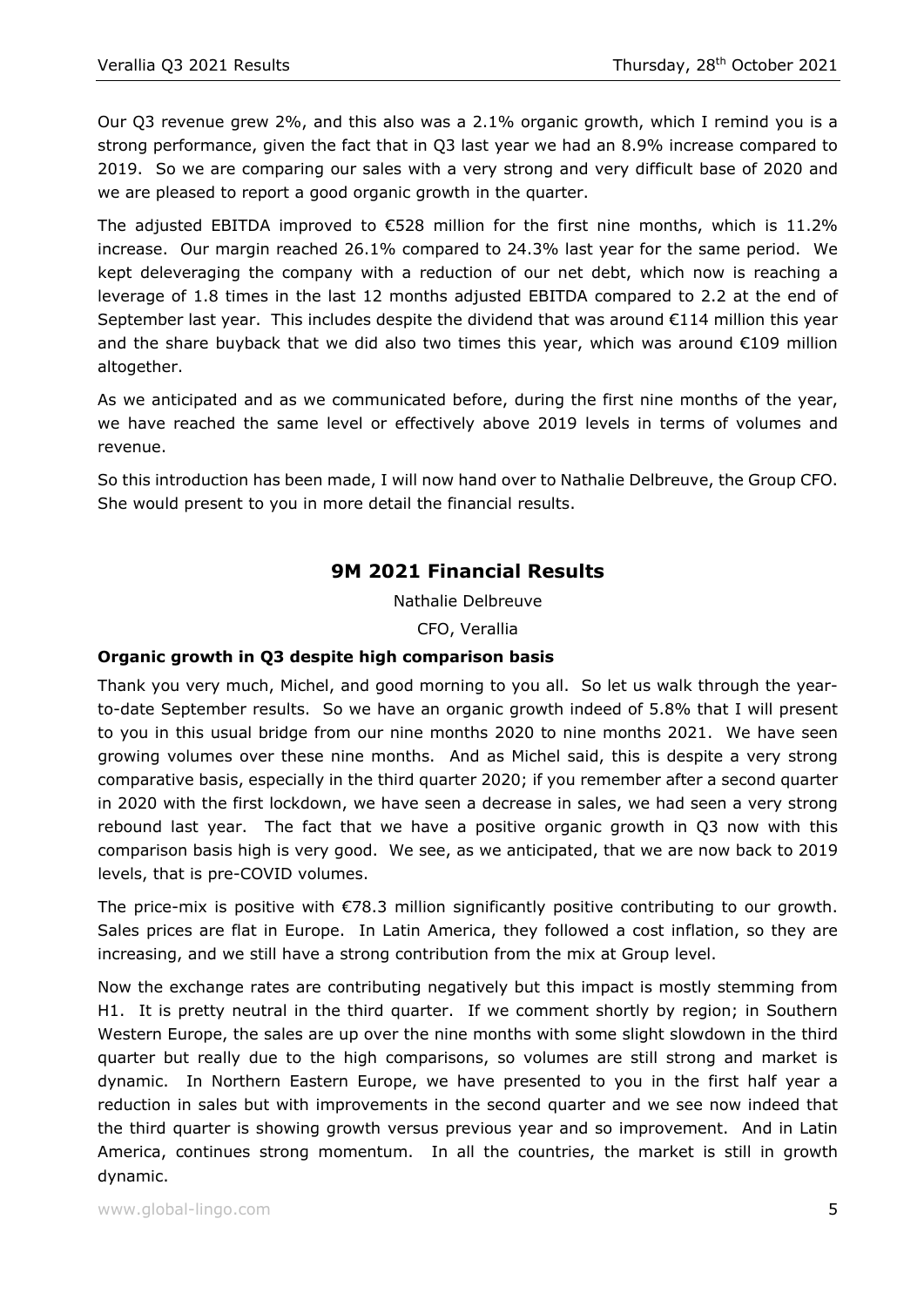## **Leading to sustained adjusted EBITDA growth & margin improvement**

This is leading to sustained adjusted EBITDA growth and margin improvement. Our adjusted EBITDA is €528 million for the period and 26.1% margin. You can see on this bridge that the activity pillar is now positive. We have the positive volume impact we just commented, and we have a lower than last year destocking impact. We have been stabilising our inventories in the third quarter.

The price-mix cost spread is significantly positive contributing to our EBITDA. We are seeing now negative price cost spread in the third quarter. The cost inflation has been significant in the third quarter, but still a positive spread with a positive mix contribution. The net productivity continues to deliver. We have 2.4% production cash cost reduction for the period.

In the foreign exchange, you see a negative number but mostly coming from H1. In the other, the minus €4.5 million, one significant item for the third quarter is impact of fire that we had in Argentina, where the cost we have posted is €3.5 million, after insurance. It means our adjusted EBITDA margin is up by 183 bps.

#### **Leverage <2X**

Now let us look at the leverage. We have continued to deleverage the company with 1.8 times at the end of September. This includes, as Michel said, payments of dividends and share buyback for €109 million. The decrease in this leverage is also allowing us to decrease our interest cash out as we have ratchets on our term loan which we are benefitting from.

#### **Diversification of funding and lengthening of maturities**

Now if we look at the fundings and our detail of fundings and maturities. You can see in this table in the first line, our sustainability-linked bond that we issued in May and that is maturing in May 2028, so a seven-year bond for €500 million. The proceeds of this bond helped us reduce the term loan. Here, we are diversifying sourcing but also lengthening the maturities of our funding, and this with very low coupon at 1.625.

Our available liquidity is very comfortable with €930 million at the end of September. And considering the success of our first bond, we are continuing to consider a further diversification of our financing sources.

## **Conclusion**

Michel Giannuzzi

#### CEO, Verallia

#### **Our winning strategy for a profitable, inclusive and durable growth**

Thank you very much, Nathalie. So as a conclusion, after very strong third quarter, and despite a very short-term inflationary context and environment, we are confirming our 2021 guidance, which I remind you is to reach around €675 million of EBITDA this year for €2.6 billion of sales.

Now more longer term, the summary is that our winning strategy for profitable inclusive and global growth is working well and will be continued in the next few years with the four pillars I have already explained. You have seen also that for each of the pillar we are giving a more precise guidance about what does it mean in terms of financial results. So I will not comment it again, but everything we do is really centred around corporate purpose, which is to re-imagine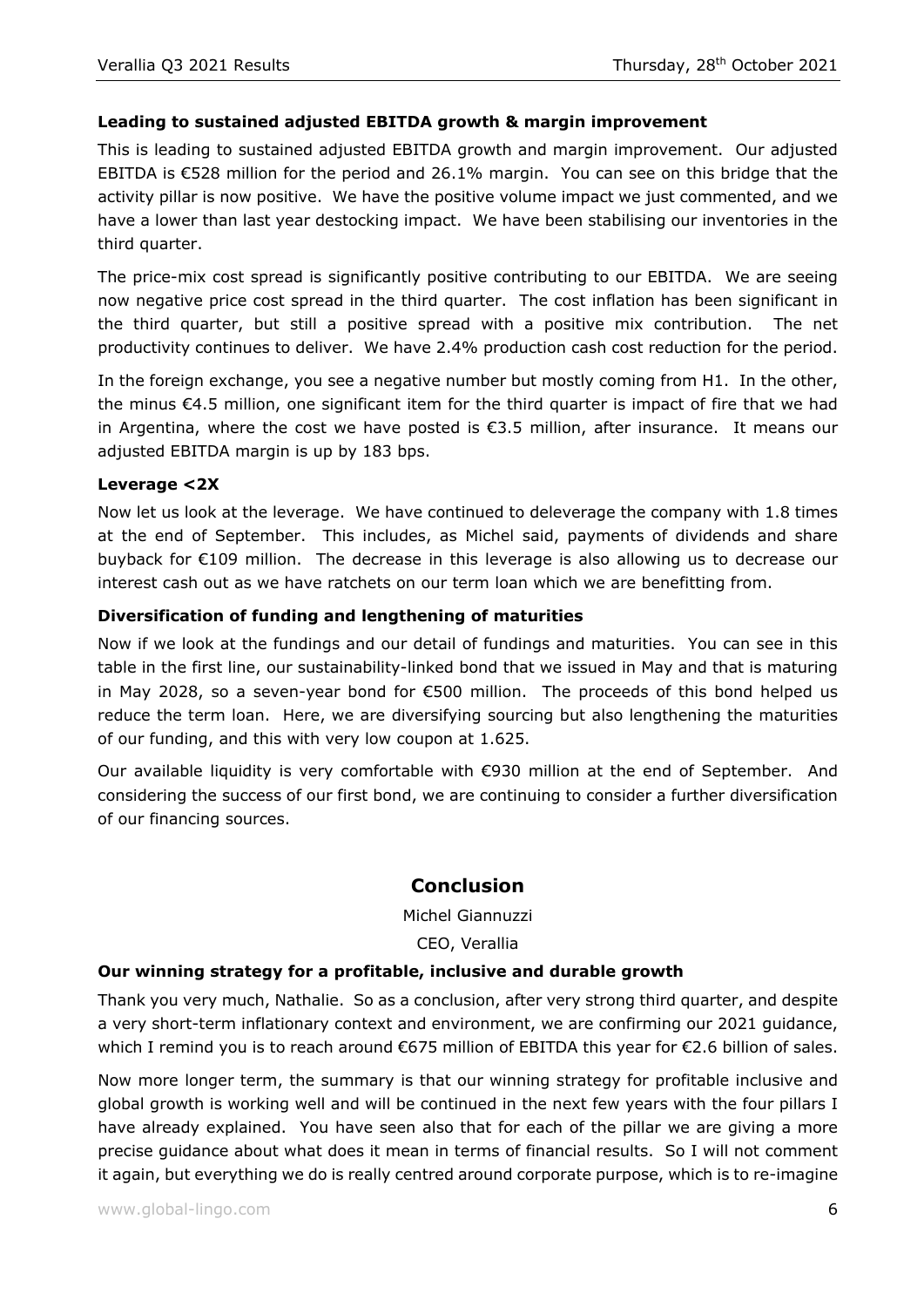glass for a sustainable future and to at the end of the day reach profitable inclusive and durable growth.

So thank you very much for your attention. Now I think we will take your questions.

# **Questions and Answers**

**Matthias Pfeifenberger (Deutsche Bank):** The first one is a bit on Q4 in terms of price cost mix, what are the dynamics versus last year? Also, what is the plan for further restocking potentially? The second question is more on 2022. How are the pricing negotiations going so far? How do you think about margins next year, when, on the one hand, you have very ambitious medium-term targets but also just passing on the cost inflation has a technical margin diluting effect; what is your initial thoughts on pricing and margins for next year?

**Nathalie Delbreuve:** Okay. Thank you, Matthias. I will take the two first questions. First question on Q4 price cost mix evolution. As we commented, we have seen the spread in the price cost turning slightly negative in the third quarter with inflation, especially for us on a packaging and transport as we are quite almost well-hedged on energy.

In Q4, we include the same in our guidance, meaning a negative price cost spread. And with two comments here, one is that the comparison basis is very low. We were exactly in the opposite last year with deflation on cost. Second that indeed we see sequentially cost inflation still increasing again on packaging and transportation since H1 and also on the rest, especially on energy and the part that is not fully hedged for us.

We see a negative price cost spread in our landing for the year end. This is included in our guidance. On some other parts, we have some other pillars to compensate, for example, you have seen that PAP is delivering above 2% that is also contributing to the year-end performance.

**Michel Giannuzzi:** Okay. For 2022, Matthias, we are just entering, as we speak, in the price negotiations in Europe, given the fact that usually they take place within November and February, March for most of the negotiations. Clearly, we are going to request significant price increases compared to what we used to ask for in the past.

I would like just to remind everyone that on average this year in Europe, prices have been maintained flat. Therefore, the strong price increase that we need to request to our customers to cover for the inflation of costs is to be considered over almost a two-year period.

Now, technically speaking, you are perfectly right, Matthias. If we increase prices just to make the math – our objective is always to maintain a positive spread, which means that our pricing is at least at the level of matching or covering, if you want, the inflation of cost. If we, for example, look for price increase that covers the cost increase and that is of 5%, for example, price increase, this has a mechanical dilutive effect on the margin: the margin is dropping by 1 point, or 100 basis points.

So it is too early to say exactly what will be the impact of this strong price increases next year on the margin because there would be other factors like the growth of the business, like the PAP next year. As you know we committed to reduce our cost base by 2% production cash cost every year. Therefore, this is also, as you know, by itself has been improving the margin by more than 100 basis points.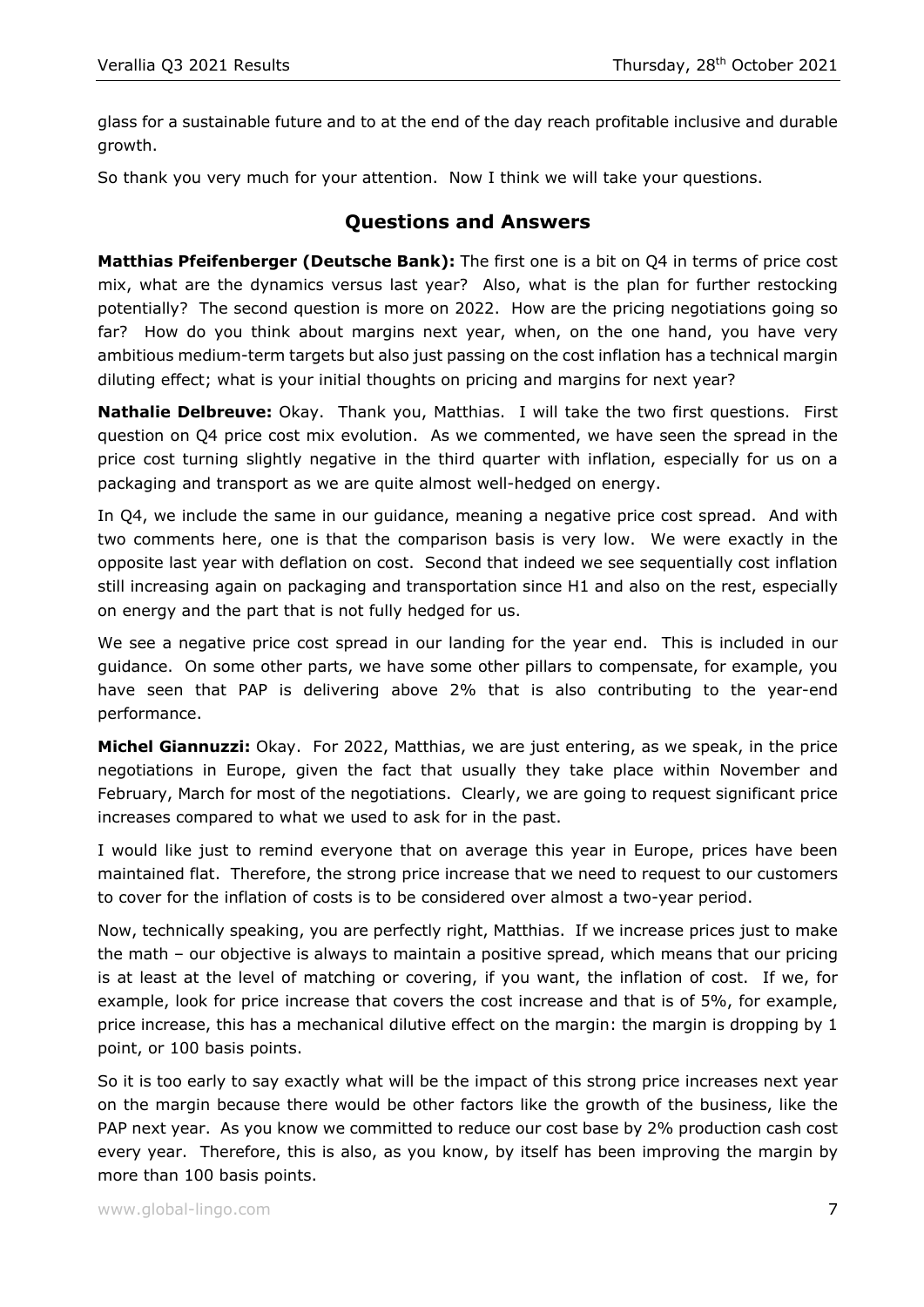We are in the process of, of course, putting everything together in our next year's budget. We will complete the exercise by the end of the year and we will provide the market with the guidance for 2022 when we publish our full year results in February next year. So that will be the time when we provide some guidance about EBITDA and potentially EBITDA margin next year.

**Matthias Pfeifenberger:** Just a small add-on on the restocking. Will that continue in the fourth quarter?

**Nathalie Delbreuve:** Yes, exactly. On the restocking, so we have stabilised inventories at Group level in the third quarter, not yet rebuilding inventories, the reason being that the market is bullish and we are still short of glass. We should rebuild in fourth quarter partially our inventories. However, indeed, there will be further restocking in 2022, we think maybe mainly in the second half of the year. This will have a negative impact on our cash generation next year.

**Lars Kjellberg (Credit Suisse):** You delivered, of course, a decent growth on a very difficult comp from Q3. Could you remind us what sort of comp we are up against in Q4 in terms of underlying volumes? That is my first question, and I think Matthias covered most of the others, but I may have a follow-up as well.

**Michel Giannuzzi:** Okay. Well, good morning, Lars. For Q4, I mean, Q4 last year started to normalise a little more compared to Q2 and Q3. Because if you recall last year, our Q4 organic growth was 1.7%. Therefore, this is much more in line with what we used to see in terms of organic growth. We right now are still enjoying, as Nathalie just said a few minutes ago, a very strong market, which, to some extent, is not allowing us to restock a lot, to rebuild our inventory as we would like to, which is, to some extent, good news.

We are expecting, as usual, because there is some kind of seasonality that the size of the Q4 impact on the full year is less than other quarters. We have, by definition, by seasonality a weaker Q4. However, so far, we still see strong demand. As you know, right now the limit we have is our production capacity. We are producing everything we can. We are working at full speed, full capacity. Therefore, the limit today is the production capacity.

**Lars Kjellberg:** One of your competitors talked about very strong growth in next year for various products that you are most engaged, including prosecco, champagnes, but they also mentioned Bordeaux wines. Is that something you would agree with as a cost for the next year considering the frost in France, etc., earlier in the current year?

**Michel Giannuzzi:** Well, yes to some extent, but not for everything you have said. Let us be clear. When you look at our French markets, clearly the champagne, which was down last year by quite a significant amount because people were not partying when they were locked at home. When you look at champagne, the exports in the first half of the year have grown up by 48% according to the official sources. This was following a year where last year the exports were down 18%.

So a strong rebound on champagne, which means that the champagne that was expected in three years to recover the highest record level of 2019 will recover already this year the highest level. Champagne is doing extremely well and that is, of course, from a premium point of view a good news for us.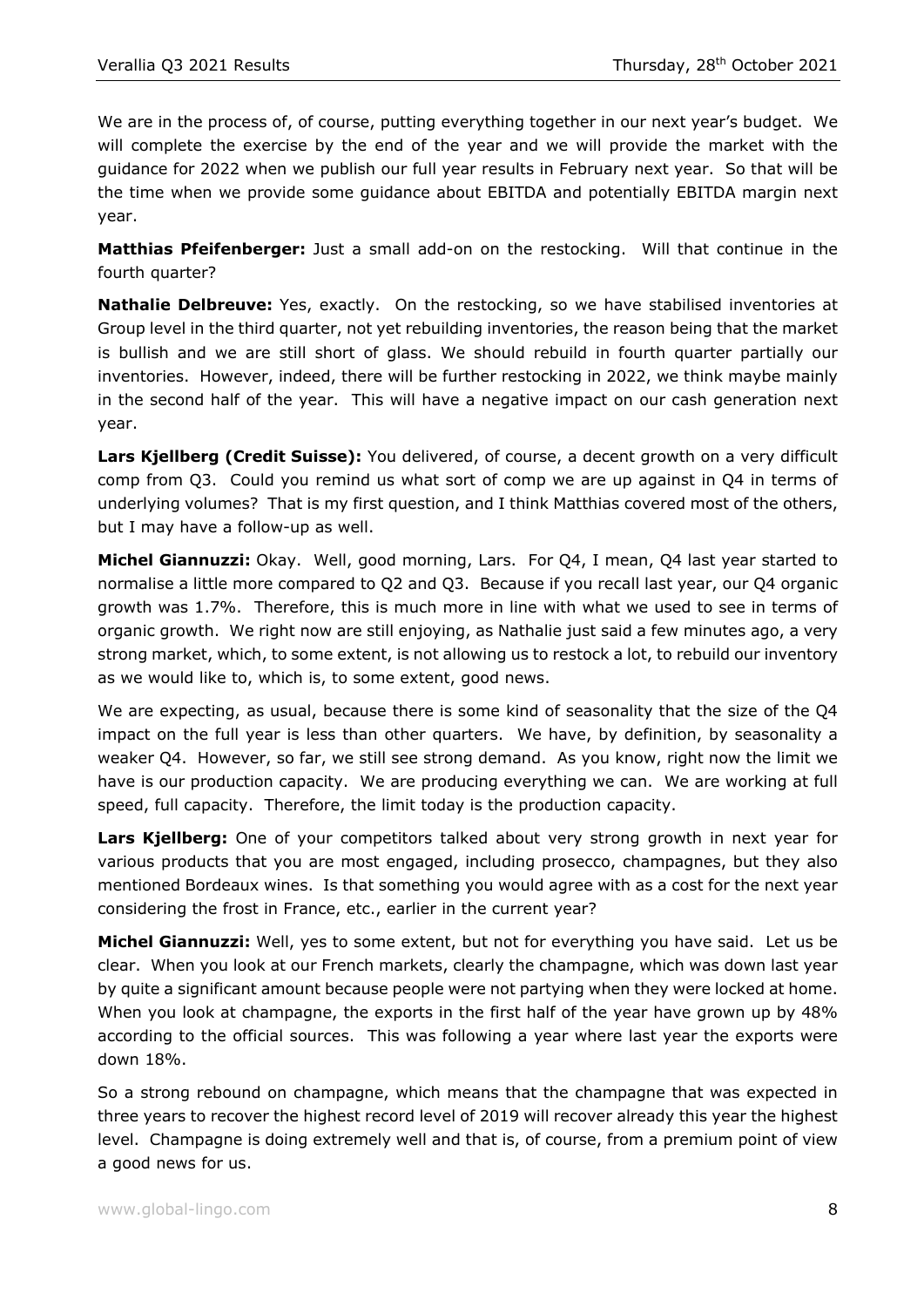The second thing which I will agree with is the spirits, especially in France, the spirits industry and especially the Cognac industry is doing extremely well. At the end of September, the industry according to the national professional information, the Cognac volumes have increased 25% at the end of September for the first nine months compared to last year with a strong pool from the USA and Asia.

And even more in the high-end Cognac, the VSOP, which is growing by 38%. Again, premiumisation trend that we mentioned before in our Capital Markets Day is being recognised through those numbers.

The one thing which I would less agree with is the wine business. You know that the harvest this year is the lowest since many, many years in France due to the frost we had in spring in April, due to also some diseases in the grapes. Therefore, the volume of wine that will be produced this year will be certainly much lower than last year.

Here, we think that the difference will be between entry level wines and the premium wine. For sure, it seems that the wine quality would be good and therefore the premium Bordeaux that you mentioned are going to do very well. By the way, the fact that taxes in the US against the French wines or the wines from Europe, except Italy, have been dropped in the first quarter of this year is also boosting the exports of premium wines to the US, like the Bordeaux you mentioned.

However, altogether, there would be probably a bit less ones, especially in the entry segment, being bottled this year because of the very poor harvest that we are seeing this year.

**Lars Kjellberg:** One final question from me. Let us look at your mid-term 4-6% organic growth, half of which from volumes considering your capacity constraints that you currently have, is that volume components like somewhat backend-loaded as you need to build out your capabilities to deliver that sort of 2-3% volume growth?

**Michel Giannuzzi:** No. I mean, everything is coherent. I mean, at the same time we are looking for good volume growth in the coming years. We are also investing to increase our capacity. We are building one furnace every year in the next three years. We currently have 58 furnaces. So one furnace every year is just a bit less of 2% capacity increase.

On the top of this, of course, we have, as usual, and as most companies, we are doing our own work to increase capacity marginally through debottlenecking activities or through production improvement, which are giving also some marginal increase of capacity. So the combination of the marginal capacity increase we have, thanks to the regular and ongoing job we are doing in our factories and the additional furnace we built every year in the next few years, is giving us the capacity to support our strategy of growth.

**Francisco Ruiz (Exane BNP Paribas):** My first question is regarding stocks, mainly on the channel on the industry as a whole. Everybody is reporting playing at full capacity and also we had some comments from beverages companies that they are running out of glass. How do you see the demand or the capacity to attend this huge demand in coming semester? What is your level of utilisation capacity at this moment?

The second question is a follow-up on one of the previous question. If you could give us some flavour on how the negotiations are by regions? I mean, if you are finding more difficulties to increase prices in one region versus others?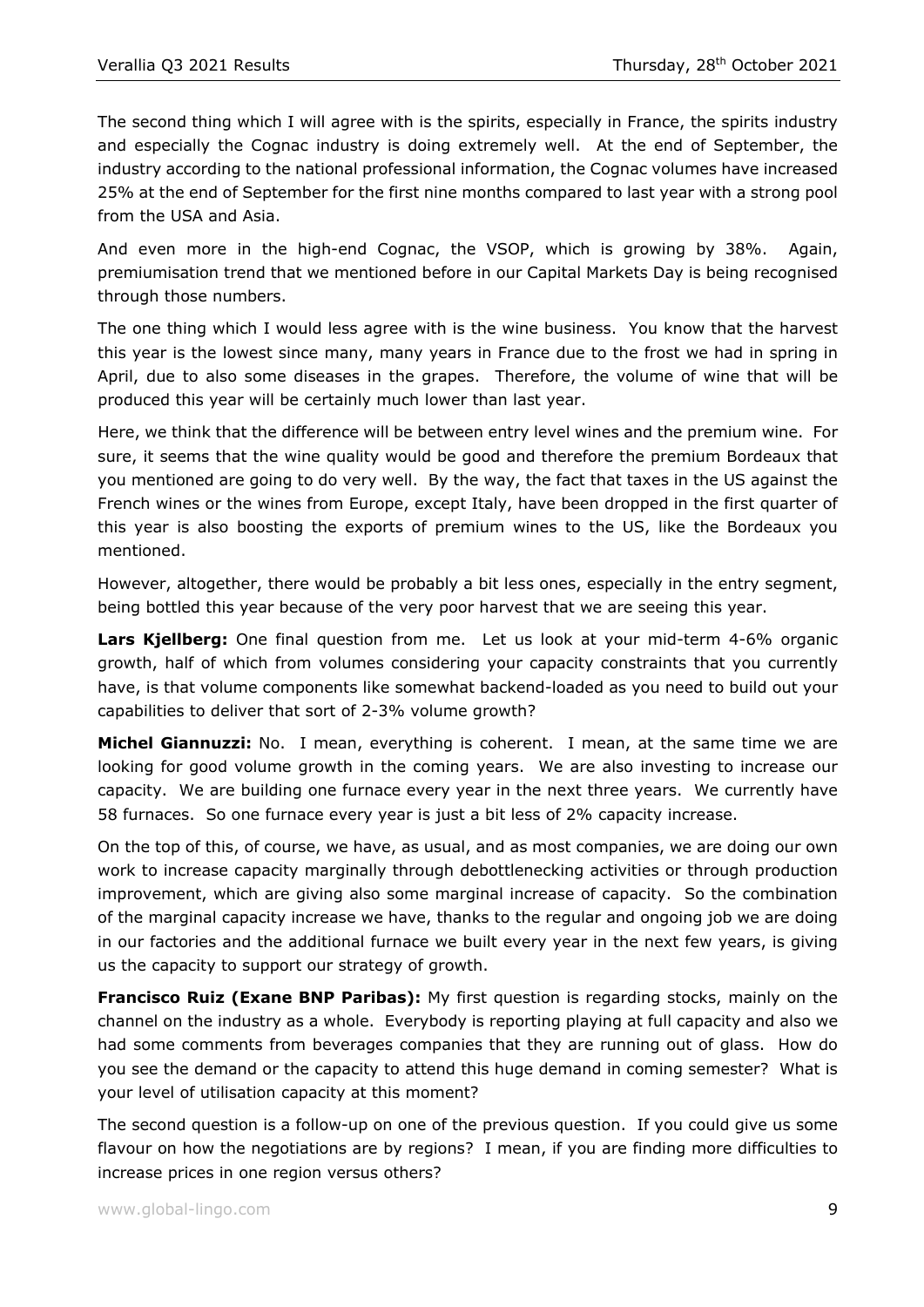**Michel Giannuzzi:** Good morning, Paco. Thank you very much for your questions. Regarding the stock, it is true that the capacity shortage that we experience at Verallia is not just Verallia. I mean, at least in Europe and in North America by the way, all the regions in which we are present in are showing some capacity constraints. This is true for our competitors as well.

As you know, it takes eighteen months minimum to build a new furnace. We know more or less what is going to happen in terms of new capacity being put in the market in the next six months. This is something we have reported during our Capital Markets Day. Therefore, the market will be certainly under some kind of pressure. The balance would be clearly positive in terms of excess capacity in the next few years, I mean, at least next 18 months, given the strength of the market. We recognise that it is creating some difficulties to our customers. We apologise for this.

By the way, one thing also which has changed after the pandemic is the very difficult forecast ability of our customers, which by itself is creating also some disruptions in the production factories because they have to change over jobs more often. We are very flexible, but this is also not playing in favour of increasing capacity. Just the opposite. It is reducing the capacity because when you make job changes, during the time you make job changes, you do not produce.

This I think is something that the whole market is seeing right now. So I think this tension on the capacity on the market is unfortunately going to last for quite some time certainly at this point for next year. That is what we see.

Now regarding negotiations. I repeat, it is very early to say except Latin America, where we are currently renegotiating as we set our prices. However, in Europe, you know very well that we just entered in the negotiation period. It is too early to say what will be the reaction of the customers. I repeat one more time, yes, we are going to ask for significant price increases. However, I would like to remind you that this year, on average, in Europe, there has been no price increase at all. And in some countries, we even have decreased our prices because our cost base was deflating last year. So as usual, I mean, negotiations are never easy but that is the job of our salespeople to find the right arguments.

**Francisco Ruiz:** Okay. Can I do a follow-up on the shortage capacity? Could this bring to an improvement on mix if you prioritise higher margin rather versus other product or you will continue delivering more or less in line with your sales account right now?

**Michel Giannuzzi:** No, that is a good point, Paco. I think you have seen that in the bridge from Nathalie. This year, we have enjoyed a very strong mix impact. Part of it is due to the rebound of the premium segments like what I just said about champagne or Cognac. Yes, there is a rebound of the most premium products, and therefore, the biggest margin product that we sell. However, part of it also is just the fact that with the lack of capacity we had, of course, we favoured the best products and the best customers margin from a margin point of view.

I think in the future, we will keep seeing the positive impact of the premiumisation, which is not huge but it is positive year-on-year, because I think this trend, which I explained several times is long-term trend and we expect to see this positive mix improving going forward.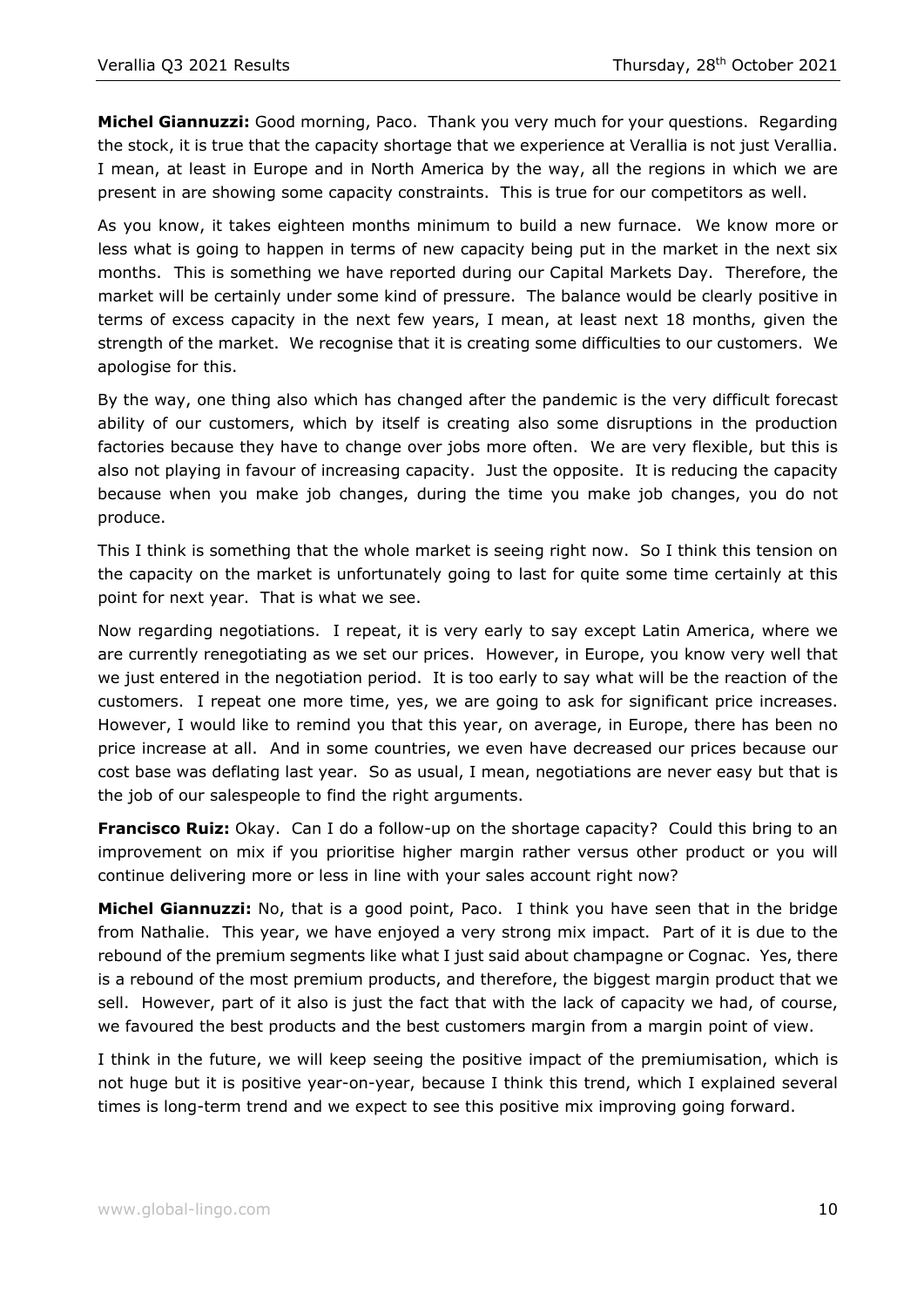However, on the opposite next year, especially probably in H2, we will probably not have the same positive impact due to the fact that we are going to serve better all customers including the lower margin products that were somehow sacrifice this year.

**Charles-Louis Scotti (Kepler Cheuvreux):** Three questions from my side. The first one, the shortage of glass. Is it because of lack of production capacity or because there is tension in the supply of some raw materials? I guess this shortage of glass is creating a favourable environment to raise prices within it.

Second question on the Q4 implied by your full year guidance. Is it just low single-digit sales drop and 70 basis point margin contraction? What is then cautiousness for the balance of the year? Then third question on the profitability that, I guess, you would not give any specific figures. But is it fair to assume kind of a plateau in 2022 and more back-end loaded profitability increase throughout 2024 strategic plan?

**Michel Giannuzzi:** Okay. Good morning, Charles, and thank you also for your questions. Regarding the first one, the shortage of glass, yes, clearly it is linked to lack of capacity of the market. I mean, the whole market has been really taken by surprise with the strong rebound. First of all, the fact that the drop of demand was very concentrated in Q2 last year, but as soon as the hotels, cafés and restaurants reopened in Q3, the rebound was really unexpected and at a very high level and has been strong since. This shortage of glass is really linked to the lack of capacity, not to the lack of supply. You know the raw material we need to produce glass are cullet, which is by definition available on the market as people consume, and mostly sand and soda ash and we have not experienced any shortage of raw material.

With that, although, especially in Q3 some tensions on transportation, which delayed some deliveries, some shipments to our customers, but this was a very short-term impact, some service being impacted by lack of products and lack of transportation companies availability. However, not impacting really the sales. Just impacting the quality of service that we are offering to our customers.

**Nathalie Delbreuve:** About Q4 and your comments, Charles, which is in fact important component in our Q4 is inflation on costs. We have 10% of our costs which are packaging and transportation, where we have seen inflation and we are not 100% hedged on energy even if we are well covered. The gap again versus previous year is significantly negative as the comparison basis was on the opposite way. That is the main impact that we see in Q4 before we adjust prices in Europe, as you know, it is annually done and the negotiations are just starting for 2022.

Is 2022 is a plateau? I mean, for 2022, we intent to have our usual pillars delivering. However, then, as Michel mentioned already, there will be some dilution in the margin due to the size of the inflation and then price increases. That will be the main specific impact that we are not used to in the past year.

**Michel Giannuzzi:** Do not under-interpret Nathalie's comment. She is just mentioning the technical dilution of the margin due to the price increase. But I repeat one more time. We are just making our budget as we speak. This will be offset by growth and PAP. Therefore, at the end of the day when we have the positive contribution of growth, the positive contribution of PAP, spread, which will be zero plus, which is our goal, that is dilutive. I do not know if the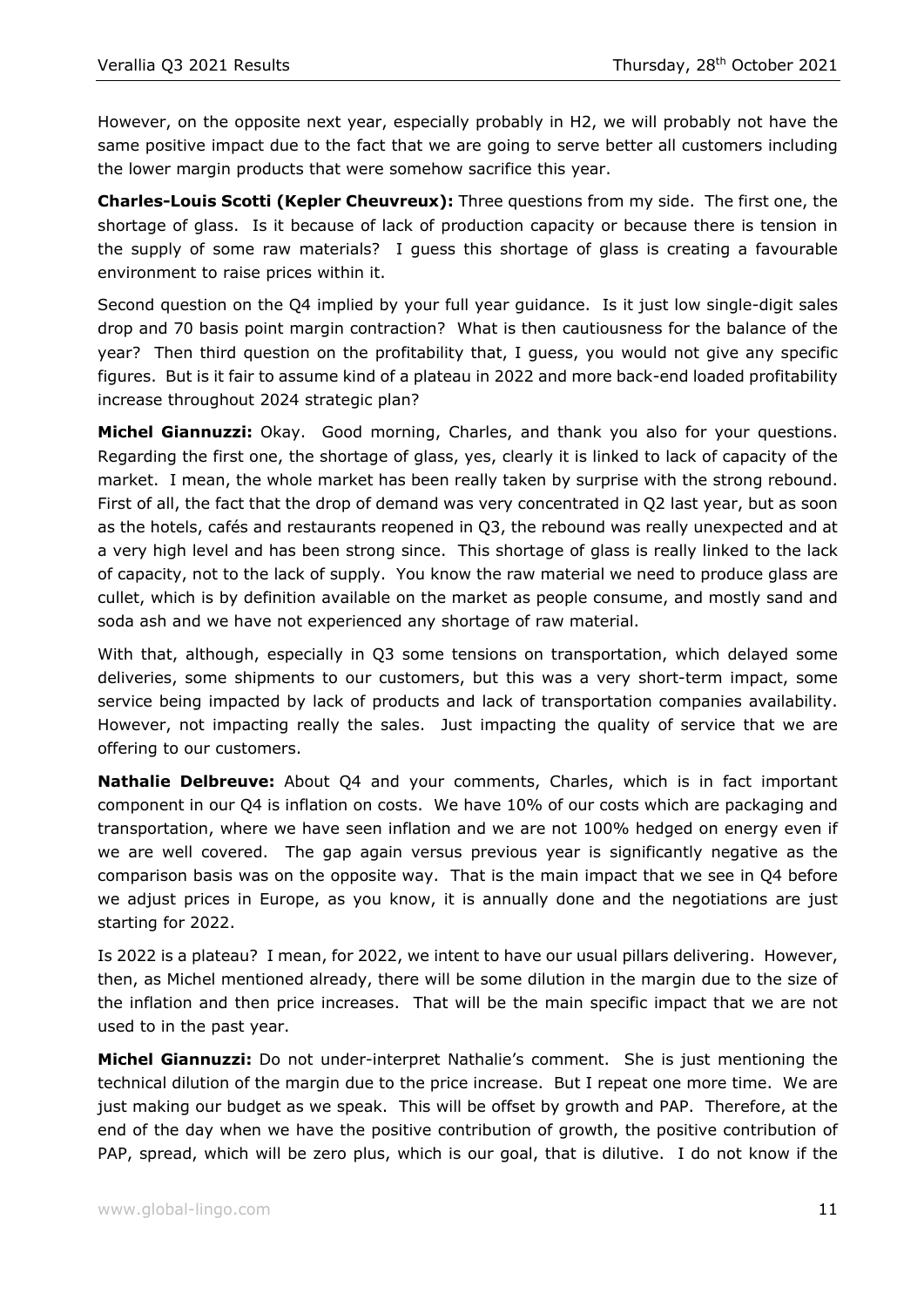summary of all these factors is making the margin plateauing next year or slightly increasing or hopefully it would not be decreasing.

However, certainly one thing for sure is we are going to have a headwind in terms of margin expansion next year, which by the way will revert the year after because as we see the energy prices are going down in 2023, then there will be normally everything being stabilised by 2023. There would be very little price increase in 2023 hopefully for our customers. Therefore, we would not have this margin dilution effect in 2023, which gives us more opportunity to catch up on margin expansion in 2023 and 2024. That is the way to look at it. In other words, to say it differently we are at 26% EBITDA margin today. We are aiming at more than 28% by 2024, but it would not be linear. It will be less next year and more the years after that, just for technical reasons, as you can figure out.

**Peter Testa (One Investments):** I have three, please. Just on the price mix cost question, so two parts. One, I was wondering if you could give a sense if there is any difference between the three regions on this regard. I mean, you do not need to be specific but whether it is sort of positive or negative? Then as far as the timing of the prices, as you talked about the negotiations start now and finish in January or whatever, if you can give us a sense that based upon your understanding how this actually works. Do you get the full price increase in Q1, or is it phased through Q1?

Then I had a question on the activity bridge or the EBITDA bridge. Firstly, just looking at activity, is it a good idea to essentially look at this on a two-year basis, given all the volatility and try to understand that bridge on a two-year basis so that should be kind of flat to somewhat positive on a two-year basis on EBITDA, just to help us. Then the last is a small question. On the other line on the EBITDA bridge is I think minus 5.9. I was wondering if there is any particular reason for that and then maybe on Q4?

**Nathalie Delbreuve:** Okay. So I will answer the first question on the price mix cost per region. First, we have 10% of our business in Latin America. There, as we said, there is recurring inflation throughout the year and price evolutions throughout the year. The price dynamic is different in Latin America. However, the price mix cost spread is positive in Latin America as our teams are following inflation with prices.

The mix has been contributing also in Latin America. Now I would say that the mix is especially helping in Southern West Europe. There, I would come to Michel's comments on champagne, on Cognac evolution this year. However, if you look at regions this year, the mix has been contributing positively in all our regions.

**Michel Giannuzzi:** Okay. For your second question regarding the timing, Peter. I repeat, Latin America, the price increases happens throughout the year whenever they negotiate. So usually it happens the months after negotiation. This can be done at any time during the year. In Argentina, for example, which you know is a hyperinflation country, we negotiate prices every month. Therefore, every month the prices are changing.

In Europe, it is once a year. I would say, most of our customers have their fiscal year starting in January. Therefore, most of them the price increases are from January to December, applicable from January to December. Some customers have deferred, if you want, price implementations. It could be  $1<sup>st</sup>$  April usually and first of the second quarter or in very few cases, mid-year.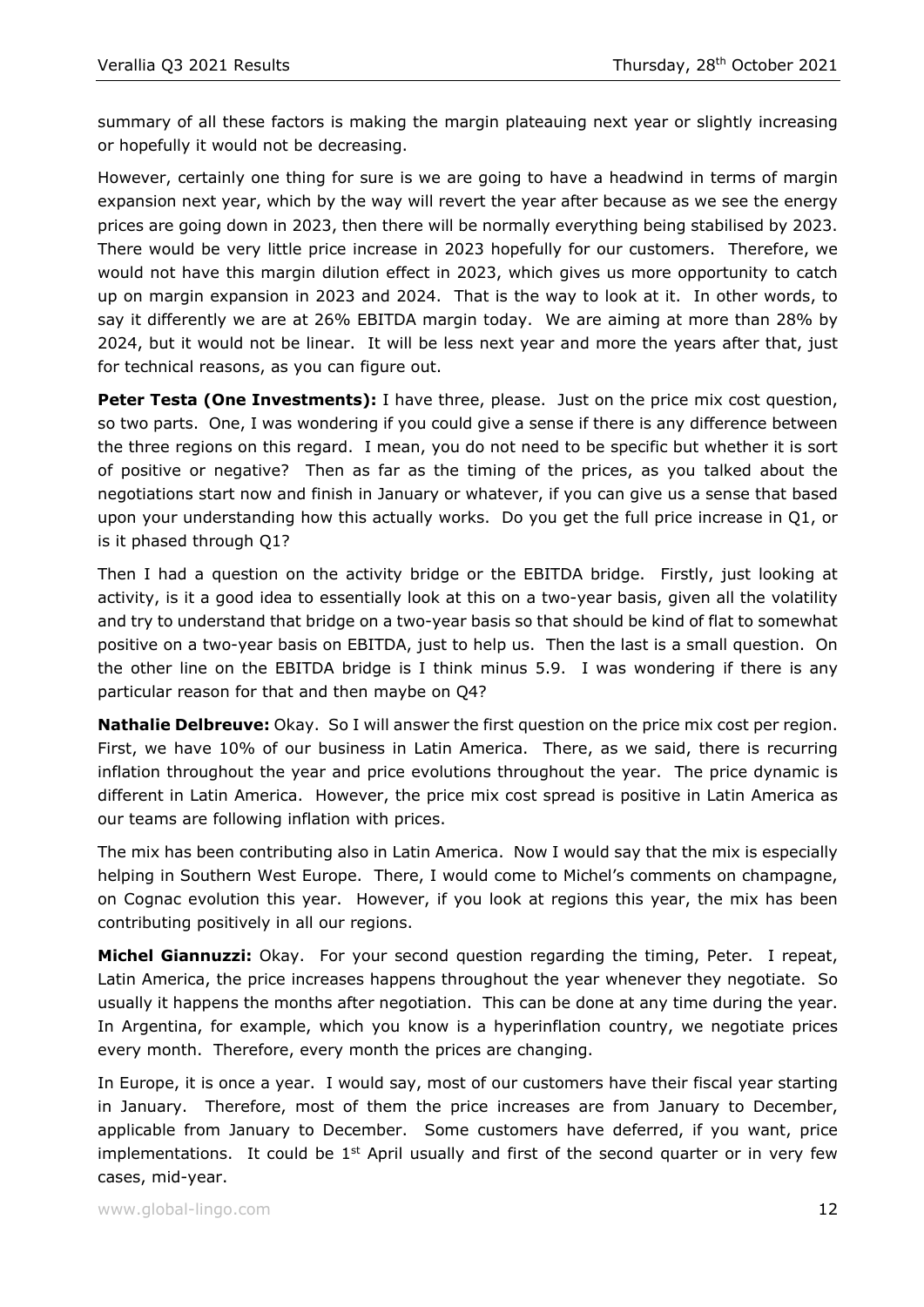But again, this is every year the same. We do not change the timing of the price negotiations from one year to the other. So it is very recurrent from one year to the other, which means that when we look at our bridges, the timing has no impact if you want on the bridge itself.

Now regarding the EBITDA bridge, I think probably this one.

**Nathalie Delbreuve:** Yes, I can take that. So your question was, is it fair to look at activity on a two-year basis? If we do that, indeed, as we say, we see that the volumes are back to 2019 levels. Then the stock variation is really another negative component because we have today lower inventories than what we had two years ago at the beginning of the year 2020, and this is a main differentiating factor if you look at the activity over two years.

In the "other", in fact, in our year-end lending, we do not know yet. This "other" is a bit like items that are exceptional. Of course, we do not know what will happen in Q4. I mean, we will have at the same other as we have at the end of September and we are a bit prudent. We always take some impact to cover what could happen in Q4. Other than that, I cannot comment further.

**Michel Giannuzzi:** Maybe Peter I can add just a few things. Exchange rates in Q4 based on the fact that most of the devaluation of the currencies took place in H2 last year. As you have seen in Q3, there is very little exchange rate impact in Q3 and we do not expect exchange rate to have a meaningful impact in Q4. That is one thing. On the "other", just to add on what Nathalie has said, as we speak today, we have no material positive or negative charge or profit in the other column for Q4. It does not mean that nothing will happen between now and the end of the year, but as we speak today, we have none.

**Charles-Louis Scotti:** Okay. Maybe just one last question quickly. Is there anything different on the timing of the furnace refurbishments in the next 12 months versus what we have seen?

**Michel Giannuzzi:** Good question. I mean, we are still reviewing the budget for next year, and therefore the timing of those repairs for next year. However as we have seen, those last two years have been somehow quite unbalanced in terms of spread of repairs during the year. Although on a full year basis, it does not change. We are still talking about six to seven furnace repairs every year but we have not yet finalised exactly with each division the timing of the repairs furnaces.

So we will come back to you probably in February with the exact shutdowns of the furnaces for reconstruction. But you should expect for the full year the same number of furnaces that is going to repair next year.

**Jean-François Granjon (ODDO BHF):** I just want to come back on the spread impact. Are you comfortable to confirm of positive spread impact in next year despite the price increase for transport, etc., etc.? You already mentioned a positive spread impact. So to the fact that it will be probably more difficult during the second half of this year, do confirm a positive spread impact next year?

**Michel Giannuzzi:** Good morning, Jean-François. Thanks for the question. I repeat, next year this is the goal. You know our strategy and that was reiterated during the Capital Markets Day is to go for positive spread every year. When the costs are going down, we decrease our prices less than deflation and when the cost are increasing, we should increase prices to cover for inflation.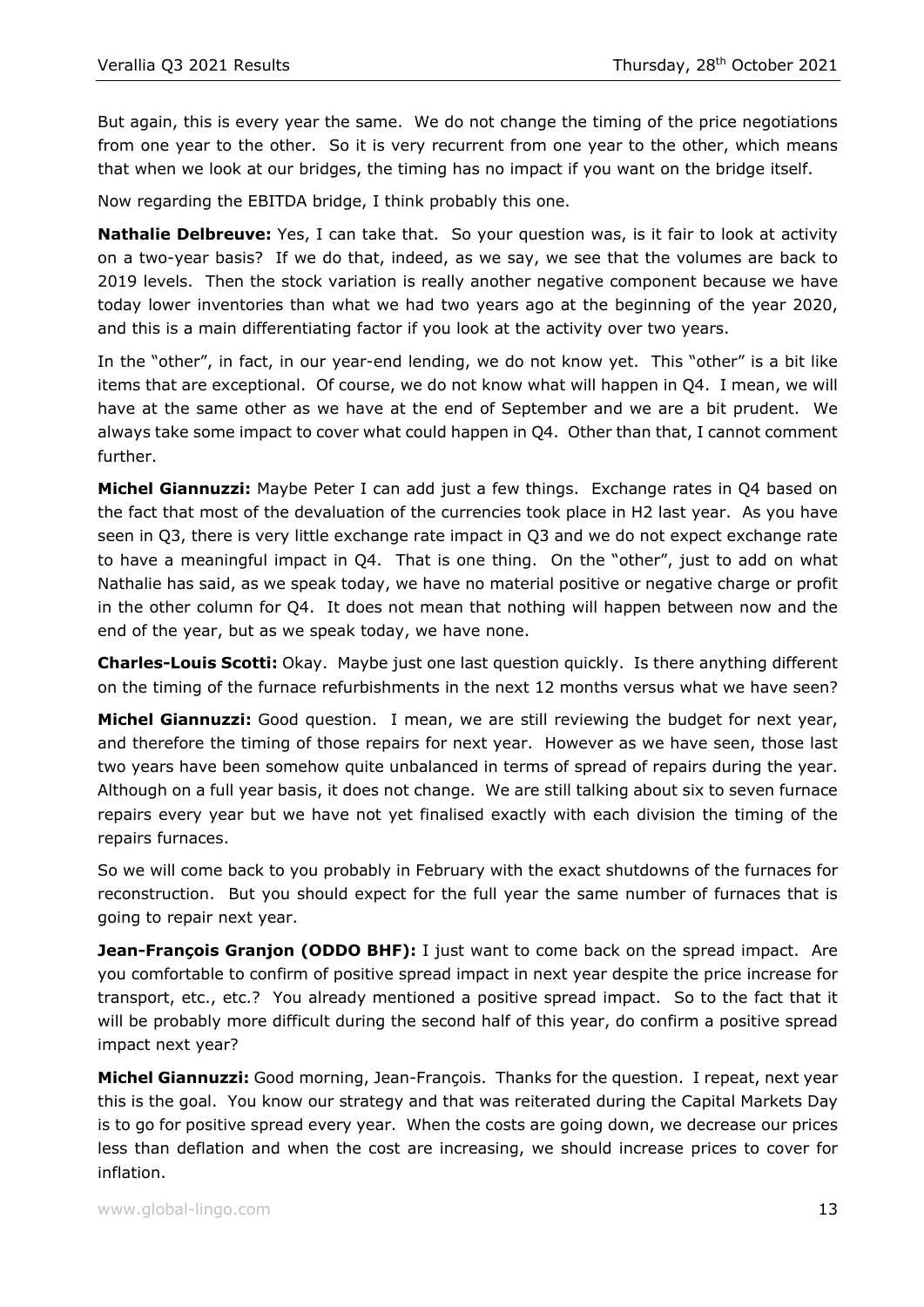I repeat one more time. Our goal is to achieve the positive spread. We are working hard on it. All negotiations have just started. It is too early to say whether this goal, which is ambitious, given the strong price increases we need to will be achieved, but this is definitely the goal. So we will probably give you a bit more colour again in February when we, first of all, will have done most, at least majority of the negotiations, and, secondly, when we will have completed our budget, and therefore have a better view of the full year and then we will provide a guidance at this time. However, yes, I confirm this is the goal.

**Lars Kjellberg:** Just wanted to clarify you mentioned plateauing or maybe positive or negative. That also, of course, referring to margins as opposed to absolute EBITDA, just to clarify.

**Michel Giannuzzi:** Again, if you take the three pillars of our EBITDA bridge, activity next year will be positive. We see some growth coming and we will benefit by the way of the new capacity that we did not have in Q1 this year with the two new furnaces built in Spain and Italy. So the first pillar, which is a combination of organic growth on the sales side, plus inventory variation, we expect to stock next year where we reduce our inventory this year and we expect to have growth again. This pillar should be positive. Therefore, as a consequence, should contribute to higher EBITDA.

The second pillar, which is contributing to higher EBITDA, is the PAP. Again, we commit to more than €35 million of improvement next year. So this will increase EBITDA as well. The spread, we aim at zero-plus spread, which will not strongly contribute like this year to the EBITDA growth. On the opposite, mechanically, we will have dilution impact because the price increase is being more than 5%. This will dilute the margin by around one point (in case of +(% price increase for ex). I expect, but I repeat and it is not a commitment at this stage. I expect that altogether the margin will keep improving, will still improve but probably not as strongly as with the improvements we have seen in the last few years. I mean, I just remind you that in the last four years, we improved our margin about one point every year. Right now I do not see us improving another one point in 2022, given the dilutive, which is mechanical impact of the huge price increase. That is all we are saying. However, again, it is too early but I still hope that we are going to achieve a margin expansion next year. More importantly, it is the EBITDA value expansion.

**Matthias Pfeifenberger:** Sorry to be nagging about this and thanks for the statement on the margins for next year. You do not have to comment, but you can maybe tell me if my thought process is completely wrong. So supposedly you are better hedged on some of your competitors on the energy side and you were probably not show your strikes to the customers, so when your competitors move ahead with price increases, they will probably be higher than yours. I mean, just economically there is no incentives to not price as much as possible, right? If this works, is there really going to be a negative effect from the technicalities of the price increase? I mean, in a very positive scenario you could price much more than you need, right?

**Michel Giannuzzi:** I will tell you the way we operate. Thanks for asking the question, Matthias, because I think it is a very important question. The hedging policy is at Verallia a pure financial tool to average out our energy cost. We never speak to our customers or to our salespeople about the level of hedging that we have because it is a pure financial tool, and because this tool – we have been extremely transparent on our hedging policy and you know it very well – because this hedging policy is very transparent, it is financial tool and it is not speculative,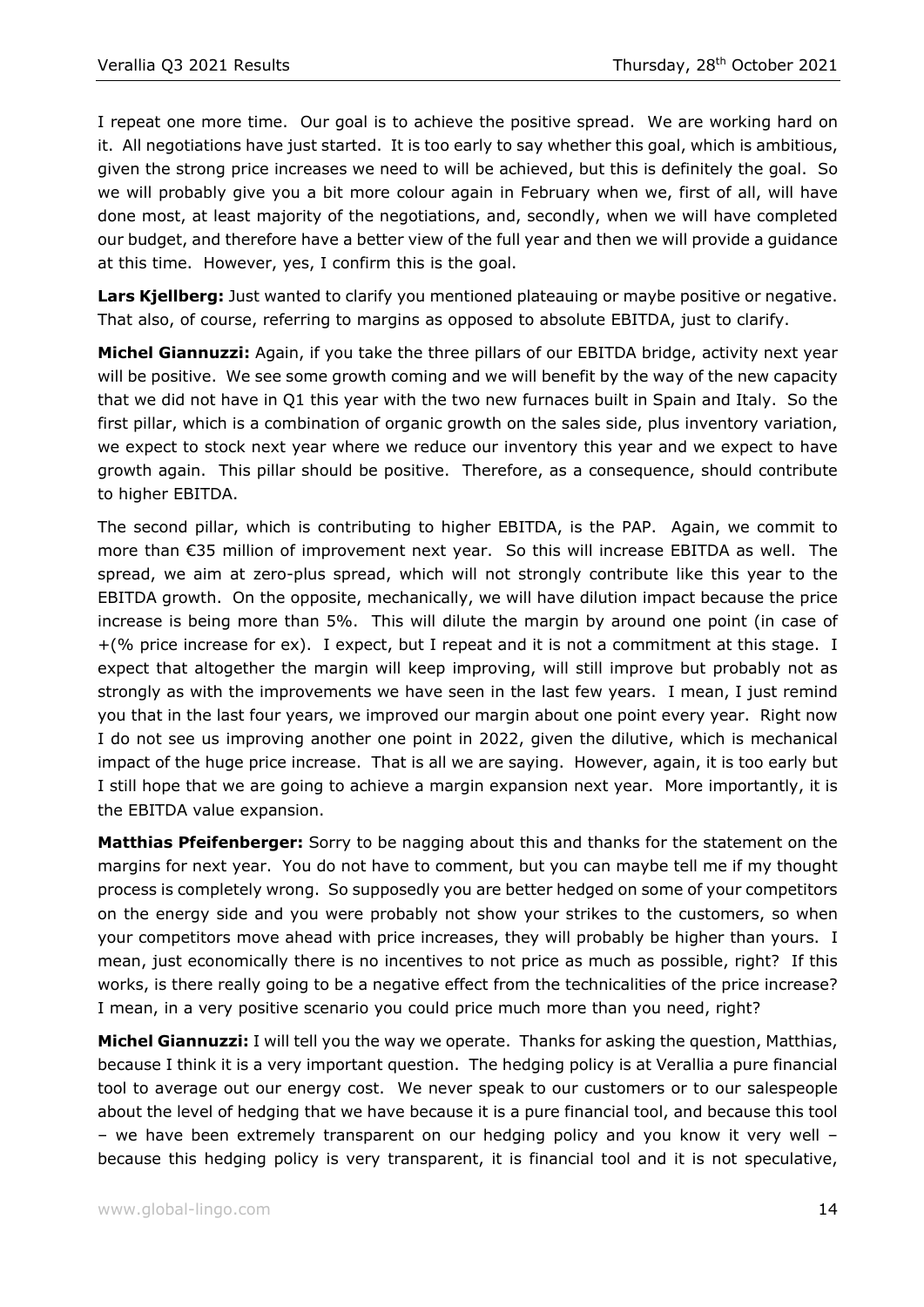which means that by the way in 2020, for example, when energy prices dropped quite significantly after the pandemic or during the pandemic, our hedging positions was at loss.

Therefore, next year it will be probably the oppositive. Next year we have hedged at lower prices than the current prices we have and we see. Therefore, we should somehow have a profit from hedging, which is what we expect to see. However, this is not what we tell our salespeople, this is not what we tell our customers. A few customers but very few of them, at least one or two customers who want to hedge, which we are prepared to hedge together, but this is not the case of the vast majority of all customers. At the end of the day, the price negotiations are based on the available market information.

This allows me to be more precise of what I said during the Capital Markets Day. If you remember in October when we take the future prices of energy that we saw in October for 2022, applying those costs of energy of 2022 that we saw in October to our P&L, this would mean a double-digit price increase to be neutral in terms of spread.

This, of course, is a spot price. You have seen that since October the 2022 prices have gone down a little bit. So therefore, if our customers wait a little bit and for example some customers negotiations will take place only in January or February, they will use probably the latest information available, which could be slightly lower than the information we had in October. You have seen that since October, energy prices have started to decrease a little bit, not too much by the way, but a little bit. And we do not know what will be the energy prices in January.

If they are lower, maybe the double digit that we needed in October will be a high single digit. So that is what you need to have in mind. When we negotiate with the customers in January, they will not look at October prices. They will look at January prices. Therefore, it is a kind of real time negotiation that will take place on the information available at that time.

What we have done for the last three years is to hedge out our energy costs in order for us to know exactly what is the bare minimum we need to cover our energy increases. Therefore, as you understood, the fact that we are hedged give us probably more safety margin than other companies that are not hedged or hedged differently. I do not know how they are hedged.

The dynamics in the marketplace regarding the fact that some competitors might ask price increases maximise, each company has its own strategy. We cannot comment what the pricing strategy of our competitors. Some of them will be more or less aggressive, some of them would probably accept to reduce their margin, some of them would try to maintain their margin or at least positive spread, some of them will accept the negative spread. This is their decision. Our policy is very clear; we are fighting internally and with our customers to maintain a positive spread. I hope I clarified the point, because I think you are asking a very important question and it is important you understand the way we manage the business in order to make the best estimate possible based on the information.

**Matthias Pfeifenberger:** So thanks for that. The only point I would add is that Vidrala, for instance, talked about double-digit price increase already in the Q2 call, which was ahead of the majority of the spike, when you talked about 5-10%. I think the safety margins are maybe quite big.

**Michel Giannuzzi:** I am not sure about the comments of our competitor. I mean, I do not know what they said because it is not public information. At least, I have not seen it. But I